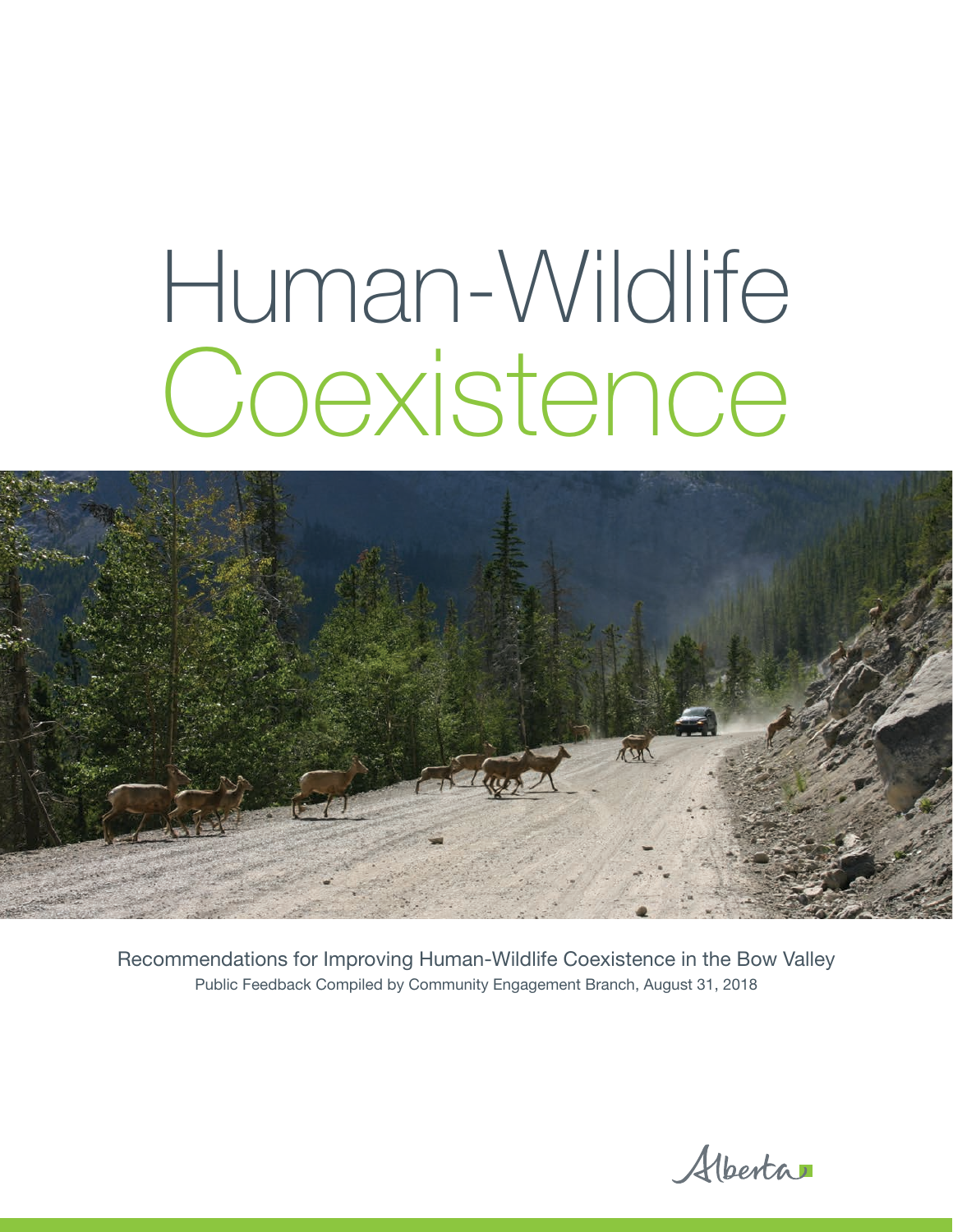Environment and Parks January 8, 2019 Human-Wildlife Coexistence ISBN 978-1-4601-4278-3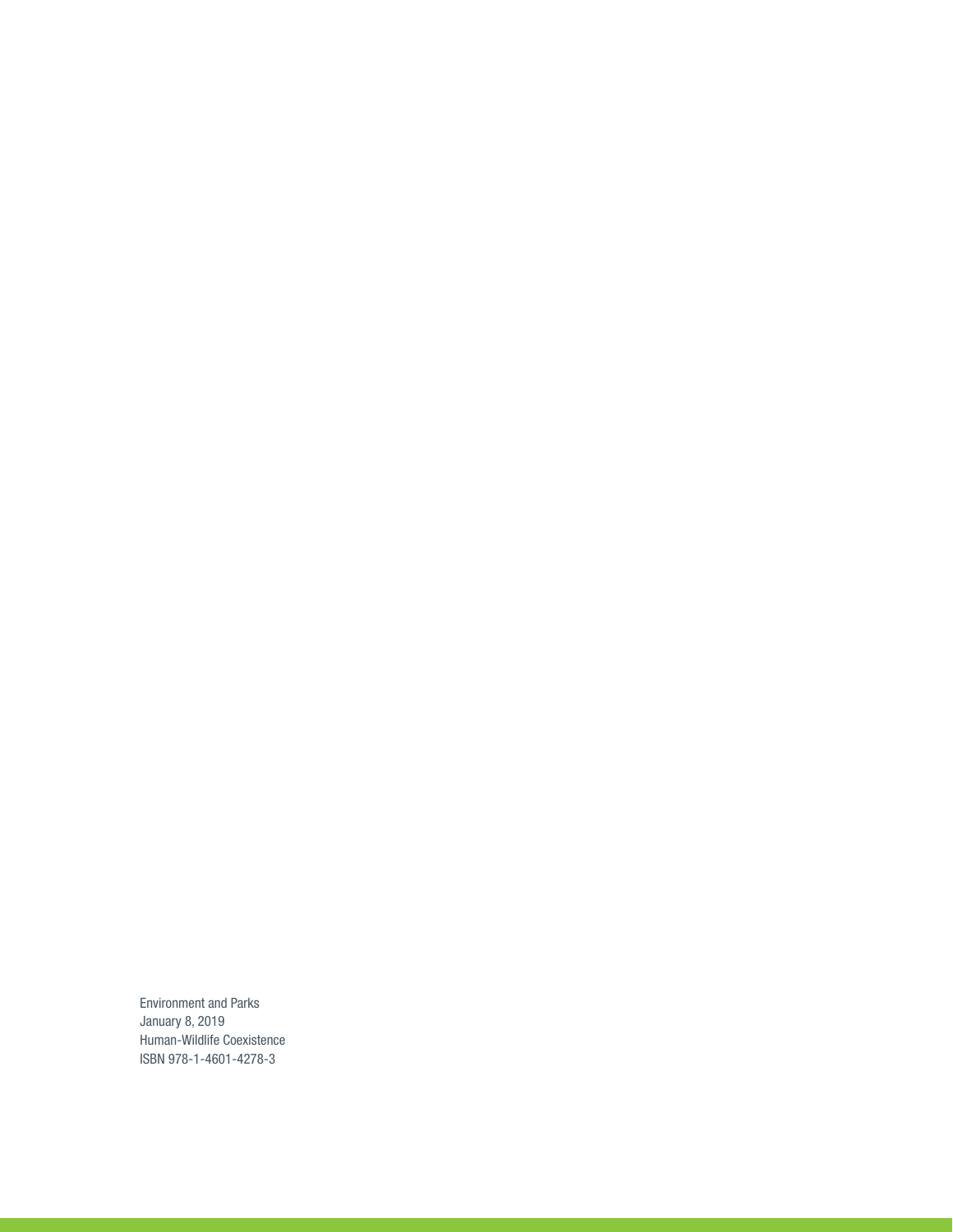## **Table of Contents**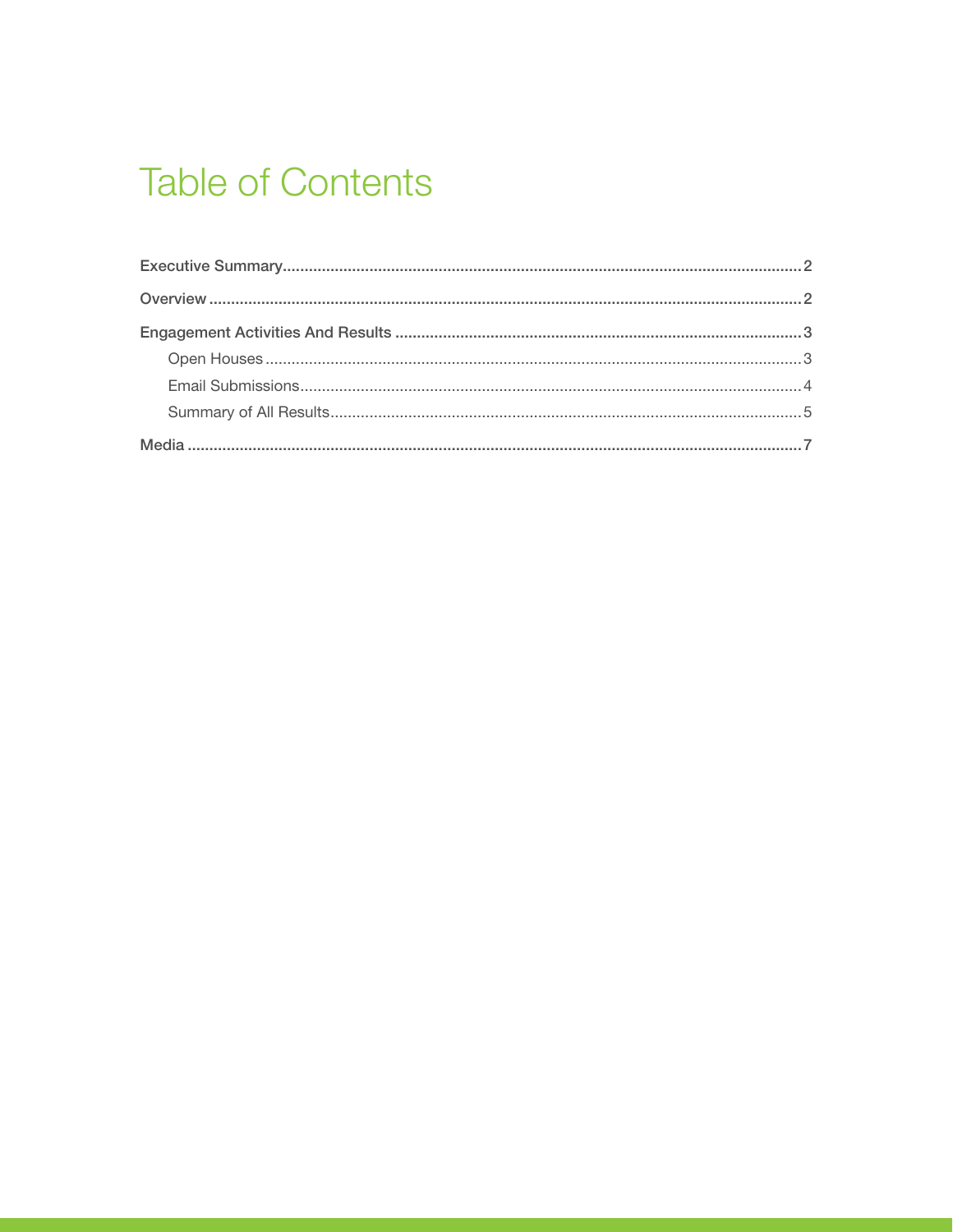## <span id="page-3-0"></span>Executive Summary

The Human Wildlife Coexistence Technical Report was well received through engagement May 31 – August 10, 2018. Feedback suggests that topics the Roundtable and Technical Working Group need to consider for implementing the recommendations include ways of changing attitudes, improving awareness, managing development, and involving the community in the process. Concern was expressed that the recommendations would not be implemented, and that additional consultation would not occur.

In general, the recommendations are seen as a good first step by those engaged. Going forward, there are significant opportunities to build stakeholder support and greater awareness during the implementation by actively including Bow Valley residents in the process. Ongoing communication about this initiative will be important; proactive, integrated messaging and outreach planning will be vital to that success.

Wonderful. Long overdue. Great recommendations. Don't drop the ball.

Banff Open House participant

## **Overview**

The purpose of engagement was to inform stakeholders of the Human Wildlife Coexistence Technical Report and allow stakeholders to provide feedback regarding implementing the recommendations in the report. This feedback was to be considered during implementation planning.

With an objective of informing targeted stakeholders of the Human Wildlife Coexistence Technical Report, engagement consisted of target activities based on anticipated interest in the report:

- Emails and/or phone calls to stakeholders as needed
- Acceptance of the Technical Report at council meetings for the Town of Canmore in August and Town of Banff in September 2018.
- Online posting of the Technical report May 31, 2018 with the opportunity for stakeholders to submit feedback via email until August 10, 2018.
- Two open houses: one in Canmore (June 6) and one in Banff (June 12)

The release of the Human-Wildlife Coexistence recommendations report took place on May 31, 2018. The report was not announced via media release, but advertising for the open houses was placed the *Rocky Mountain Outlook* and the *Bow Valley Crag and Canyon* newspapers. Roundtable and Working Group members promoted the report and the open houses via their own communication systems, and the report (plus email feedback address) was posted via the Environment and Parks public sessions page. Social media 'tweets' about the Open Houses also occurred.

Additional engagement is expected during the implementation of the recommendations, but is not currently planned.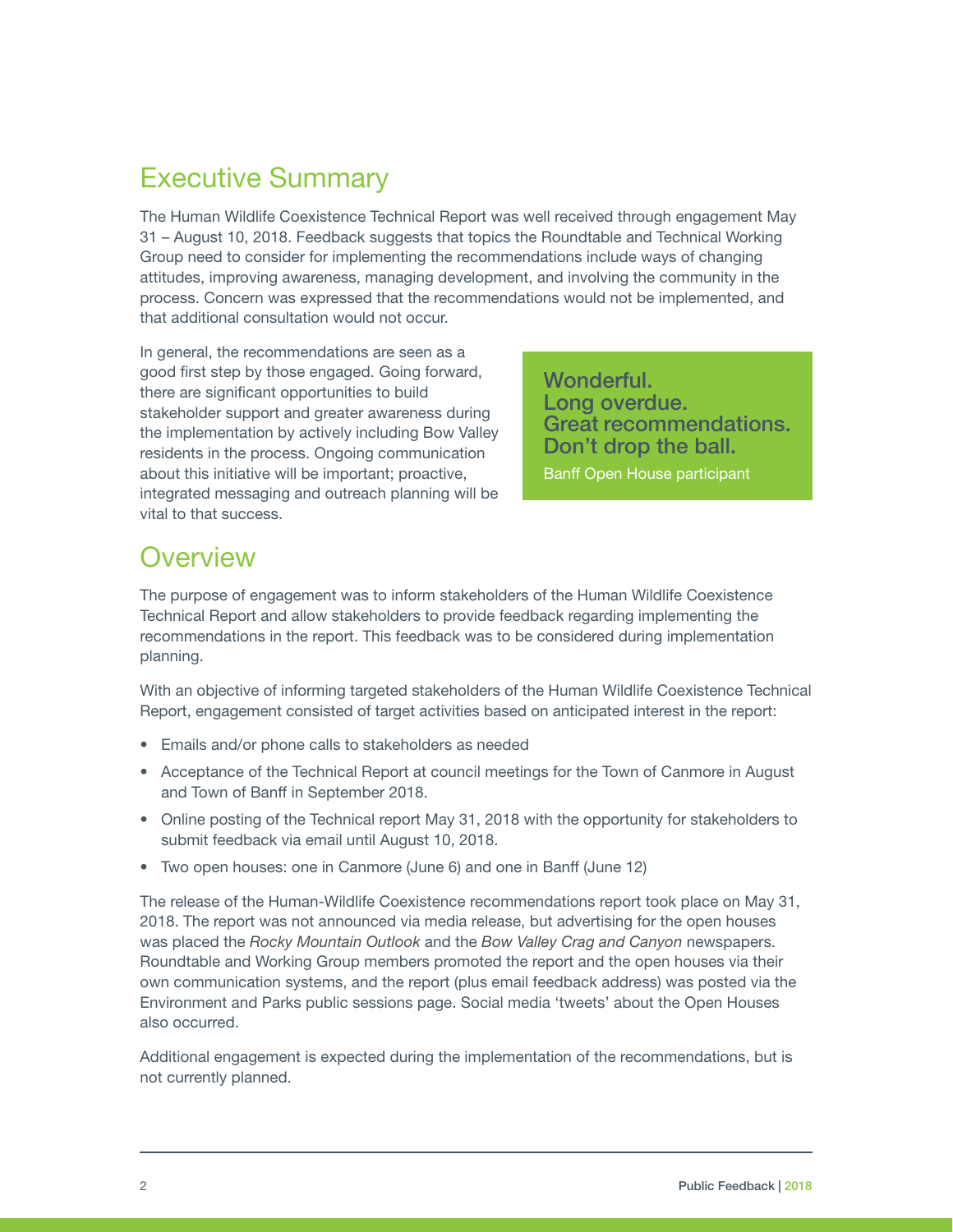## <span id="page-4-0"></span>Engagement Activities And Results

As the recommendations had been accepted by the Roundtable, forward-focused public feedback was sought —specifically, residents' opinions related to implementing the recommendations.

I've recently moved to Alberta and an aspect I am very impressed with is the coordination between areas… fascinating and bravo! Canmore Open

House participant

#### Open Houses

The program at both open houses consisted of a welcome by the hosting mayor (John Borrowman, Canmore and Karen Sorensen, Banff.) At both events, this was followed by a greeting from Cameron Westhead, Member of the Legislative Assembly for Banff-Cochrane. Representatives from the technical group (Brett Boukall, Canmore and Bill Hunt, Banff) delivered a PowerPoint presentation that provided context for the recommendations, including the purpose of the Roundtable and the role of the Technical Working Group.

Following the presentation, guests were invited to review poster boards featuring the six themes and their accompanying recommendations, and speak to subject matter experts representing the cross-section of members from the Working Group and the Roundtable.

Survey respondents rated their satisfaction with the level of

information they received through the presentation, poster boards and experts. All scored well (common range 7-9.5) but the experts scored consistently between 9 and 9.5 on a scale of 10 (very useful).

In addition to completing exit surveys, participants were invited to post comments on a wall (using post-it notes) or provide comment via the assigned email AEP.HWCreport@gov.ab.ca.

- An estimated 65-70 people attended the June 6 open house at Miners' Union Hall in Canmore. Of the 20 surveys received, 14 respondents (70 per cent) indicated support for the recommendations. Other respondents indicated they don't yet know if they support the recommendations, as they require more time to consider them.
- In Banff, 45-50 people attended the June 12 open house at the town hall. Of the 13 surveys received, 13 respondents (100 per cent) indicated support for the recommendations.

The survey also tested whether the purposes of engagement had been met. Those purposes were that participants would:

- understand how the technical report will be used;
- become familiar with the recommendations in the report; and
- have questions and concerns addressed.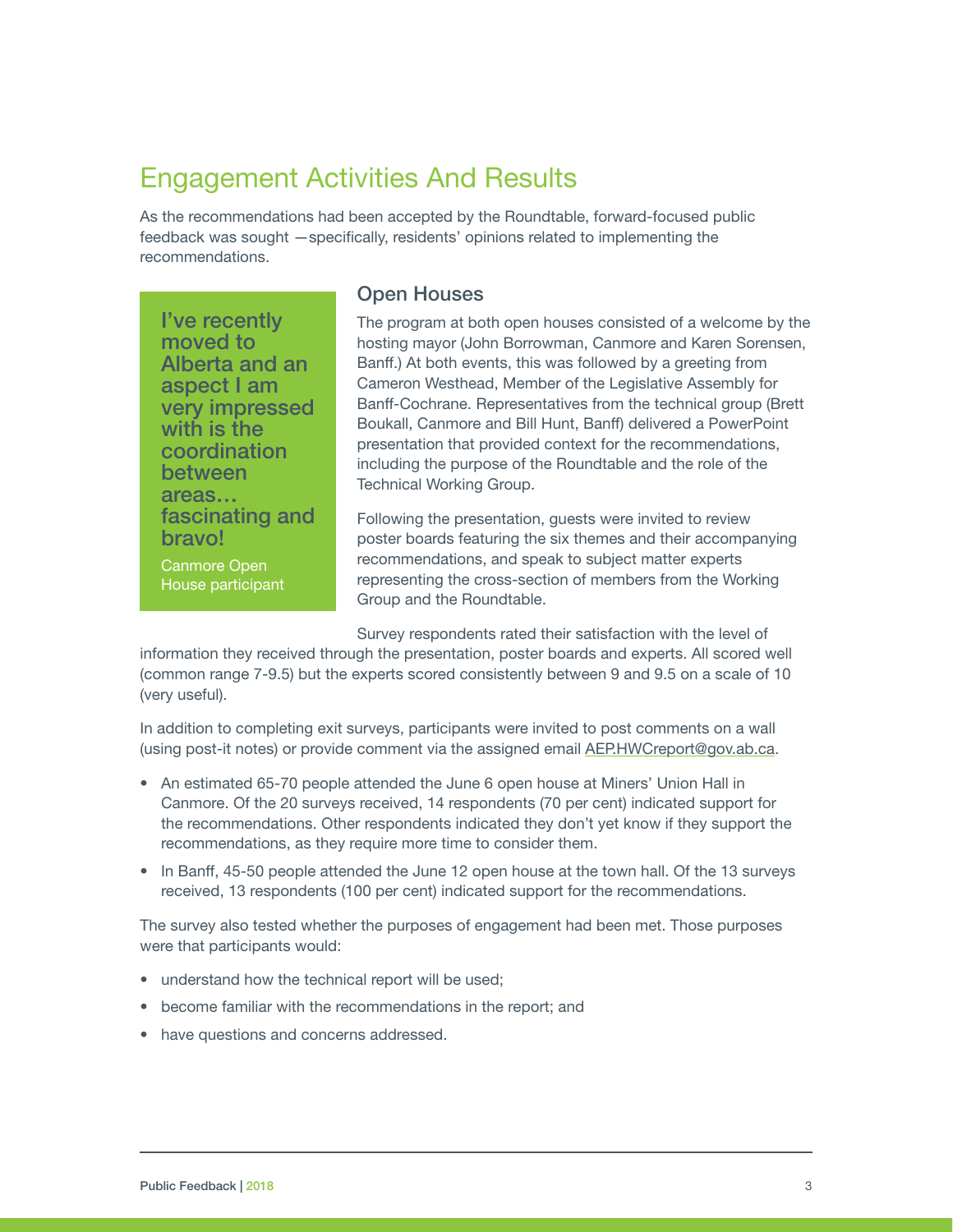<span id="page-5-0"></span>Ranking and yes/no questions tested participants' ability to gain understanding and familiarity (adequacy of information received, the extent to which the information sources were useful) and their support of the intention and purposes of the recommendations. General comments were received within the survey and written on sticky notes. The majority of comments were supportive with an emphasis on action with some criticism of the scope and viability of the report.

#### Email Submissions

Four online submissions were received by the AEP HWC Report email inbox providing feedback regarding the HWC Report. No submissions were affiliated with a particular stakeholder organization, and one was affiliated with an academic institution (from British Columbia). Majority of the submissions were positive in nature and included ideas for improving human-wildlife coexistence. Submissions included feedback on each section of the HWC Report: Transboundary Management, Wildlife in Developed Areas, Habitat Security, Food Conditioning and Habituation, People Compliance, Wildlife Management. Comments on the Roundtable and Technical Working Group and activity or location-specific feedback were also brought forward.

Most emailed comments supported People Compliance, and likewise most concerns and suggestions related to improving People Compliance. Wildlife in Developed Areas also generated more support than concern, while they there was more concern than support specific to the Roundtable/Technical Working Group and in the category of activity of location-specific feedback.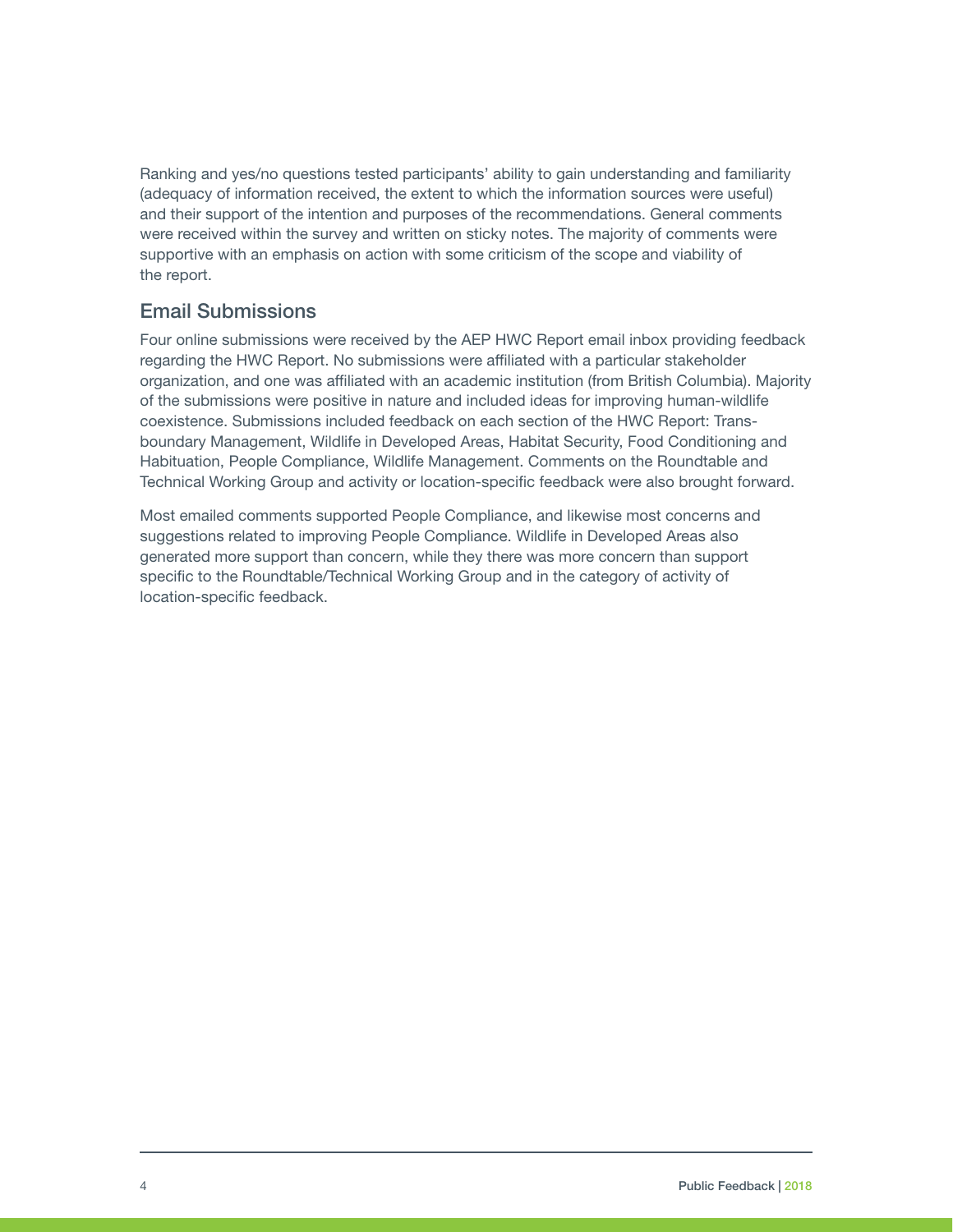### <span id="page-6-0"></span>Summary of All Results

The feedback received arranged based on the sections of the Technical Report include:

|                                                                         | <b>Support</b>                                                                                                                                                                                                 | Concern                                                                                                                                                                             | <b>Suggestion</b>                                                                                                                                                                                                                     |
|-------------------------------------------------------------------------|----------------------------------------------------------------------------------------------------------------------------------------------------------------------------------------------------------------|-------------------------------------------------------------------------------------------------------------------------------------------------------------------------------------|---------------------------------------------------------------------------------------------------------------------------------------------------------------------------------------------------------------------------------------|
| <b>Roundtable</b><br>and<br><b>Technical</b><br><b>Working</b><br>Group | • encouraging to see all<br>players at the table and<br>the approach to the<br>report                                                                                                                          | • lack of representation<br>by MD of Bighorn<br>• need for all<br>recommendations<br>to be specific and<br>time-fixed                                                               | • need for user/recreational use<br>input<br>• consider all wildlife regardless<br>of the size<br>• need for quantifiable<br>measures and targets                                                                                     |
| Trans-<br><b>Boundary</b><br><b>Management</b>                          | • increasing enforcement                                                                                                                                                                                       | • need to ensure the<br>problem of invisible<br>lines resulting in rule<br>changes for wildlife is<br>addressed<br>• impacts to 'at-risk'<br>species and ensuring<br>their survival | • merging Conservation and<br>Fish and Wildlife Officers in<br>the Bow Valley<br>• increase funding for education<br>and enforcement through<br>licenses plate sales similar to<br>B.C. or Wildlife Photography<br>or Viewing License |
| <b>Wildlife in</b><br><b>Developed</b><br><b>Areas</b>                  | • increase staffing,<br>enforcement and fines<br>for off-leash dogs,<br>unsanctioned trail<br>use and closed area<br>boundaries<br>attractant management<br>٠<br>on municipal, provincial<br>and federal lands |                                                                                                                                                                                     |                                                                                                                                                                                                                                       |
| <b>Habitat</b><br><b>Security</b>                                       | • temporal closures -<br>trails/hours/capacity<br>and provide alternatives<br>on where to go outside<br>of the closure area<br>• wildlife fencing<br>growth balanced with<br>planning                          | • the efficiency of<br>resources and<br>credibility of<br>providing strategic<br>recreational<br>alternatives                                                                       | · differentiate between<br>development and trails,<br>consider restrictions to<br>continued development<br>• people need designated areas<br>- providing recreation/trail<br>development                                              |
| Food<br><b>Conditioning</b><br>and<br><b>Habituation</b>                | • management of feral<br>rabbits                                                                                                                                                                               | • zoning in<br>Recommendation<br>19 that some urban<br>zones be yellow<br>or green as there<br>are examples of<br>coexistence in the<br>Hamlet of Harvie<br><b>Heights</b>          |                                                                                                                                                                                                                                       |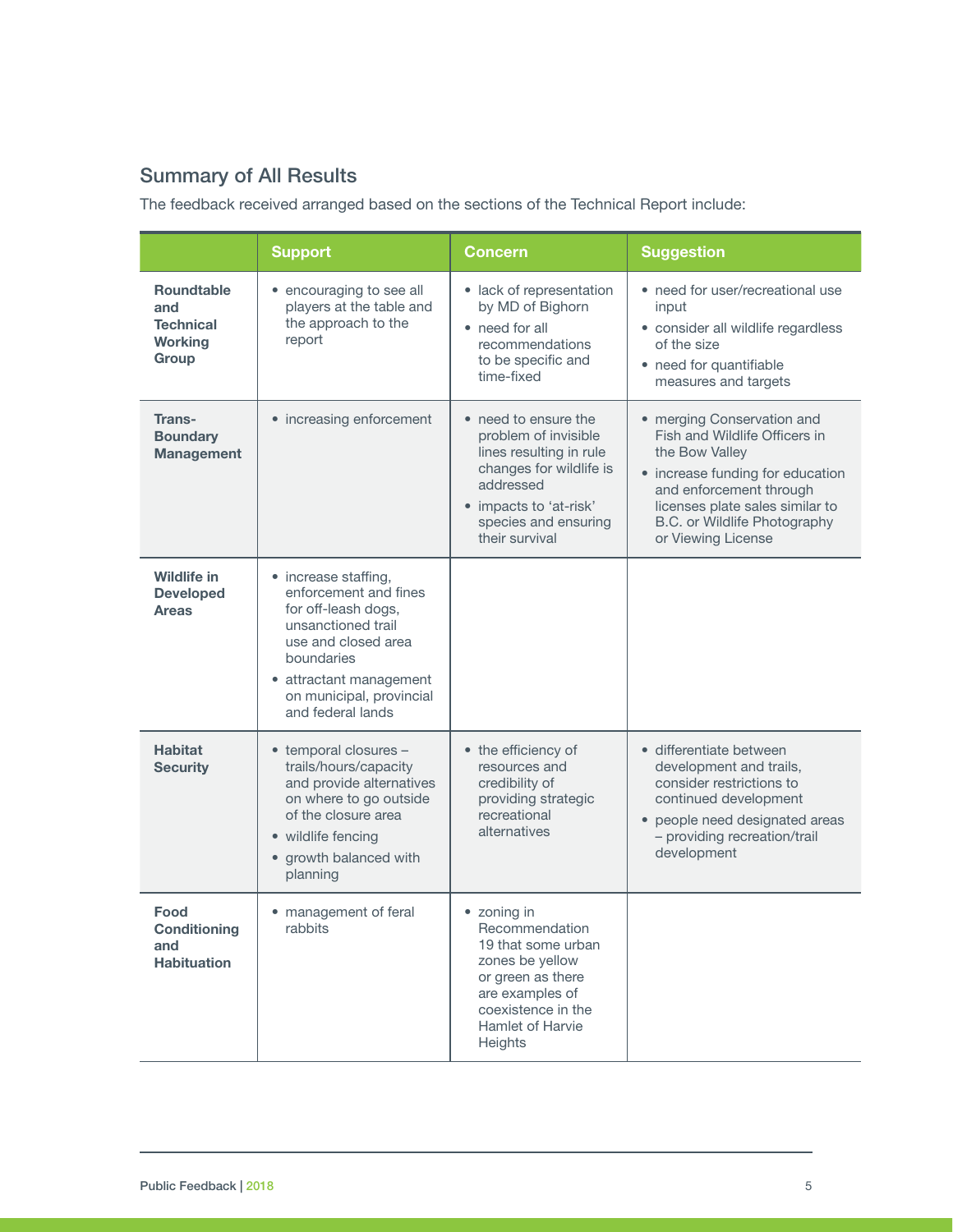| <b>People</b><br><b>Compliance</b>                            | • enforcement and<br>education at closure<br>areas<br>• raising infraction fees<br>and adjusted to an<br>individuations annual<br>income or other<br>proportional calculator<br>along with education<br>• acceptance that there<br>will be people opposed<br>to action which<br>shouldn't restrict action<br>being taken<br>• encouraging carrying of<br>bear spray<br>• transparency in<br>decision making<br>• additional research on<br>human interaction with<br>wildlife | • public perception<br>of Fish and Wildlife<br>officers response to<br>wildlife occurrences<br>• attitudes mountain<br>bike community need<br>special attention<br>e.g. pirate bike trail<br>building<br>• use of the term<br>"unprotected" land<br>outside of National<br>Park    | · signage as short-term<br>recommendation<br>· study-area wide Wildlife<br>Ambassadors program<br>• strategies be in place<br>for residents as well as<br>occasional and one-timers<br>• use of accommodations (e.g.<br>hotels) for reaching occasional<br>or one-timers with info in<br>multiple languages<br>• use the community<br>volunteer base<br>• respond to values of<br>individuality/entitlement<br>• consider traditional knowledge<br>• consider applying ecosystem<br>based management to<br>municipal planning - reviewing<br>zoning with community and<br>scientific input |
|---------------------------------------------------------------|-------------------------------------------------------------------------------------------------------------------------------------------------------------------------------------------------------------------------------------------------------------------------------------------------------------------------------------------------------------------------------------------------------------------------------------------------------------------------------|------------------------------------------------------------------------------------------------------------------------------------------------------------------------------------------------------------------------------------------------------------------------------------|--------------------------------------------------------------------------------------------------------------------------------------------------------------------------------------------------------------------------------------------------------------------------------------------------------------------------------------------------------------------------------------------------------------------------------------------------------------------------------------------------------------------------------------------------------------------------------------------|
|                                                               | • keeping the public<br>informed - residents<br>and guests/tourists<br>• prevent wildlife<br>harassment-<br>photography and codes<br>of best practice                                                                                                                                                                                                                                                                                                                         |                                                                                                                                                                                                                                                                                    | • careful use of wording - trail<br>consolidation and optimization<br>not closures<br>• be prepared to limit events or<br>close the Nordic Centre when<br>bears are in the area<br>• consider the cost of<br>education and ensure it gets<br>implemented                                                                                                                                                                                                                                                                                                                                   |
| <b>Wildlife</b><br><b>Management</b>                          | • immediate, fast track<br>and funding of the<br>remainder of the Trans<br>Canada Highway from<br>Dead Man's Flats to the<br>Banff East gate                                                                                                                                                                                                                                                                                                                                  |                                                                                                                                                                                                                                                                                    | • aversive conditioning being<br>used in Kananaskis potential<br>for success in cases like<br>Bear 148                                                                                                                                                                                                                                                                                                                                                                                                                                                                                     |
| <b>Activity or</b><br><b>location</b><br>specific<br>feedback | • Harvie Heights as<br>an example of urban<br>coexistence                                                                                                                                                                                                                                                                                                                                                                                                                     | • Off-leash dog<br>enforcement in MD<br>of BigHorn, Quarry<br>Lake, Peaks of<br>Grassi and Silvertip<br>• Shepherdia bushes<br>in Canmore along the<br>old rail bed between<br>Railway Avenue and<br><b>Train Bridge</b><br>• Treatment of gophers<br>at Sage and the Iron<br>Goat | • improving signage from<br>Rundle Forebay to the Three<br><b>Sisters</b><br>• requiring bear spray for<br>participants at Nordic Centre<br>events<br>• quarry area closure areas in<br>berry season                                                                                                                                                                                                                                                                                                                                                                                       |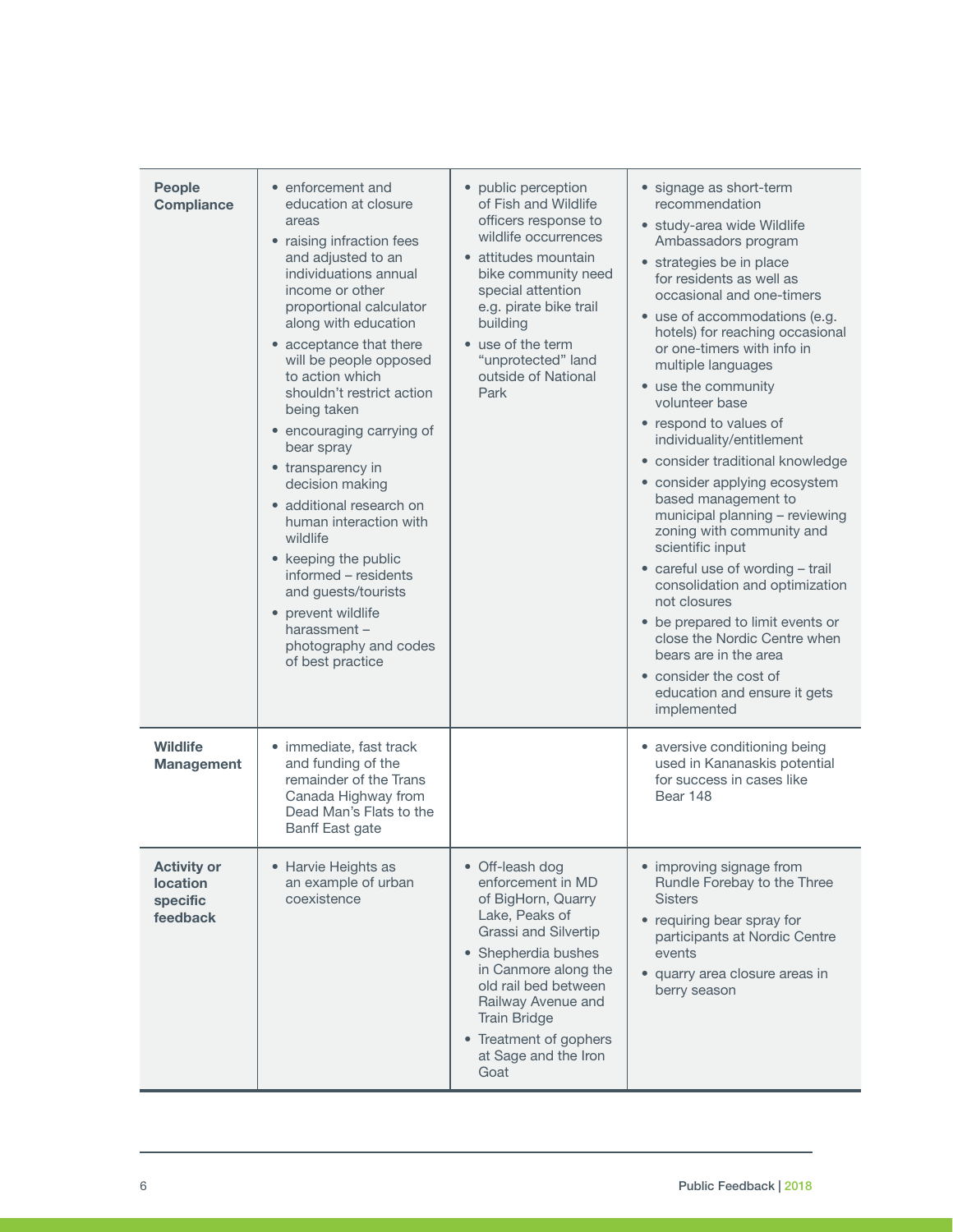## <span id="page-8-0"></span>Media

On June 1, 2018, Yellowstone to Yukon Conservation Initiative (Y2Y) and the Canadian Parks and Wilderness Society (CPAWS) Southern Alberta issued a joint media release (via website) to express appreciation of the work of the technical working group at [https://](https://y2y.net/news/media-releases/report-recommends-improvements-for-bow-valley-human-wildlife-coexistence) [y2y.net/news/media-releases/report-recommends-improvements](https://y2y.net/news/media-releases/report-recommends-improvements-for-bow-valley-human-wildlife-coexistence)[for-bow-valley-human-wildlife-coexistence](https://y2y.net/news/media-releases/report-recommends-improvements-for-bow-valley-human-wildlife-coexistence).

No formal media release issued by Alberta Environment and Parks, and metropolitan (Calgary area) coverage of the report was limited to the Calgary Herald. No media coverage of the report was identified later than June 20, 2018.

**Thank** you all for starting the conversation

Canmore Open House participant

Two advertisements were placed in advance of the Open Houses:

- June 6: Crag & Canyon
- June 7: Rocky Mountain Outlook

Media coverage of the report included:

#### Rocky Mountain Outlook:

May 31 <Human-wildlife report provides 28 recommendations> June 7: [Managing Human Use Critical](https://www.rmoutlook.com/article/Managing-human-use-critical-20180607) June 7: [Finally, greater recognition of human use issues](https://www.rmoutlook.com/article/Finally-greater-recognition-of-human-use-issues-20180607) June 7: [Province to increase staff for wildlife enforcement](https://www.rmoutlook.com/article/Province-to-increase-staff-for-wildlife-enforcement-20180607) June 20: [Time has come for change to provincial wildlife policies](https://www.rmoutlook.com/article/time-has-come-for-change-to-provincial-wildlife-policies-20180620)

Canmore Commons:

June 2: [Recommendations released for improving human-wildlife coexistence in the Bow Valley](https://canmore.ca/residents/stewardship-of-the-environment/managing-human-wildlife-conflict)

Calgary Herald:

June 4: [Fate of Bear 148 sad example in report on reducing human-wildlife interactions in the](https://calgaryherald.com/news/local-news/fate-of-bear-148-sad-example-in-report-on-reducing-human-wildlife-interactions-in-bow-valley)  [Bow Valley](https://calgaryherald.com/news/local-news/fate-of-bear-148-sad-example-in-report-on-reducing-human-wildlife-interactions-in-bow-valley)